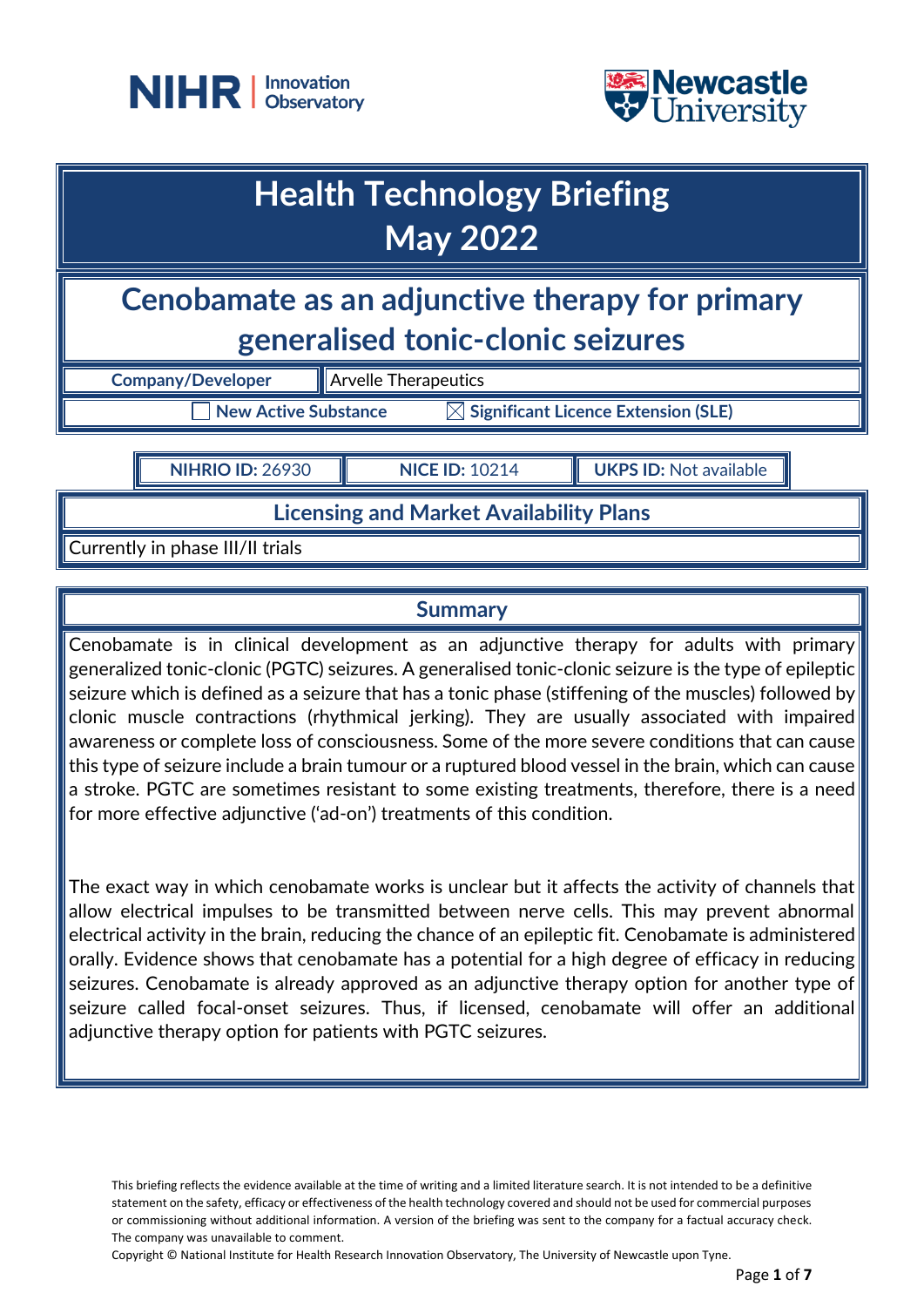



## **Proposed Indication**

### Adjunctive therapy in adults with primary generalised tonic-clonic (PGTC) seizures.<sup>1</sup>

֦

## **Technology**

**Description** 

Cenobamate (Ontozry, YKP3089C025, XCOPRI) is a small molecule with a dual mechanism of action. It is a positive allosteric modulator of subtypes of the  $\gamma$ -aminobutyric acid (GABA<sub>A</sub>) ion channel, that does not bind to the benzodiazepine binding site. Cenobamate has also been shown to reduce repetitive neuronal firing by enhancing the inactivation of sodium channels and by inhibiting the persistent component of the sodium current. However, the precise mechanism of action by which cenobamate exercises its therapeutic | effects is unknown. $1,2$ 

Cenobamate is in clinical development for the treatment of PGTC seizures. In the phase III clinical trials (NCT03961568, NCT03678753), cenobamate is administered orally as 12.5 mg tablet, 25 mg tablet, 50 mg tablet, 100 mg tablet, 150 mg tablet and 200 mg tablet once a day for 12 weeks. $^{\rm 1,3}$ 

### Key Innovation

A narrative review on available cenobamate study results from pre-clinical animal models through to phase 3 clinical studies suggests that cenobamate is effective. It showed potential for a high degree of efficacy in reducing seizures with an unprecedented seizure-free rate of up to 28%. Rare cases of hypersensitivity reactions seen in early trials seem to be avoided by the current recommended titration schedule.<sup>4</sup> Therefore, if licensed, cenobamate will offer an additional adjunctive treatment option for subjects with PGTC seizures, particularly those that are uncontrolled on other antiepileptic drugs.

### Regulatory & Development Status

Cenobamate is already licensed in the EU/UK for the adjunctive treatment of focal-onset seizures with or without secondary generalisation in adult patients with epilepsy who have not been adequately controlled despite treatment with at least 2 anti-epileptic medicinal products.. $^{\rm 2}$ 

Cenobamate is in phase II/III clinical development for other epilepsy subtypes:<sup>5</sup>

- Focal seizures
- Partial seizures
- **Epilepsy**

## **Patient Group**

### Disease Area and Clinical Need

A generalised tonic-clonic seizure, formerly known as grand mal seizure, is the type of epileptic seizure which is defined as a seizure that has a tonic phase followed by clonic muscle contractions. Among patients, families, and observers, they are most feared of seizure types. They are usually associated with impaired awareness or complete loss of consciousness. According to the recent classification from the International League Against Epilepsy (ILAE), they are categorised under seizures belonging to generalised in onset.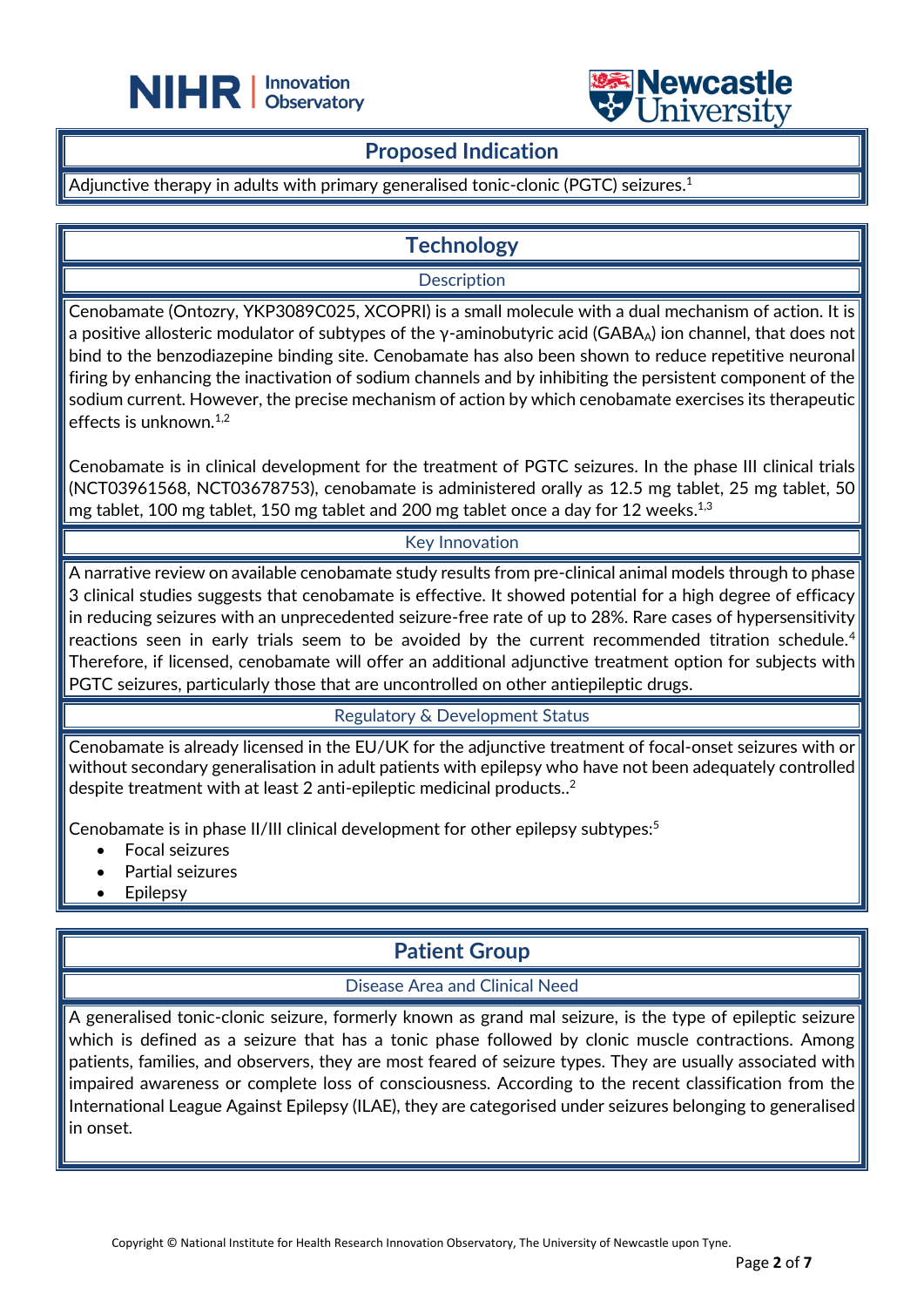# **NIHR** | Innovation



Generalised onset seizures are further categorised into motor and non-motor (absence) seizures. A generalised tonic-clonic seizure is a motor seizure and the most common type seen in patients with epilepsy. Generalised tonic-clonic seizures arise within and rapidly involve bilateral cortical, subcortical, and brainstem networks of the brain.<sup>6,7</sup> All seizures are caused by unusual electrical activity in the brain. The onset of tonic-clonic seizures could be related to a variety of health conditions. Some of the more severe conditions include a brain tumour or a ruptured blood vessel in the brain, which can cause a stroke. Other potential causes of a tonic-clonic seizures include: injury, such as a head injury, infection, low levels of sodium, calcium, glucose, or magnesium, drug or alcohol misuse or withdrawal. $^8$ 

֦

Epilepsy has been estimated to affect between 362,000 and 415,000 people in England (published 2021)<sup>9</sup> and approximately 60% of them result in tonic-clonic seizures.<sup>10</sup> In addition, it is it is estimated that misdiagnosis rates of epilepsy range between 5–30%. Incidence is estimated to be 50 per 100,000 per year and the prevalence of active epilepsy in the UK is estimated to be 5–10 cases per 1000. $^{\circ}$  In England 2020-2021, there were 417 admissions of which 10 were day cases, 648 finished consultant episodes (FCE) for Grand mal seizures (with or without petit mal) (ICD-10: G40.6).<sup>11</sup> It is estimated that in 2019 there were 743 deaths caused by epilepsy.<sup>12</sup> The disability employment gap in the UK affects people with epilepsy acutely. Two thirds (66%) of working-age people with epilepsy are unemployed, far lower than for those with most other disabilities. Disabled workers are paid on average 19.6% less than their nondisabled peers.<sup>13</sup>

### Recommended Treatment Options

NICE recommends three categories of antiepileptic drugs:<sup>14</sup>

- Category 1 for these drugs, doctors are advised to ensure that their patient is maintained on a specific manufacturer's product. The medicinal products include:
	- o Carbamazepine
	- o Phenobarbital
	- o Phenytoin
- Category 2 for these drugs, the need for continued supply of a particular manufacturer's product should be based on clinical judgement and consultation with the patient and/or carer and taking into account factors such as seizure frequency, treatment history, and potential implications to the patient of having a breakthrough seizure. The medicinal products include:
	- o Clobazam
	- o Clonazepam
	- o Eslicarbazepine acetate
	- o Lamotrigine
	- o Oxcarbazepine
	- o Perampanel
	- o Rufinamide
	- o Topiramate
	- o Valproate
	- o Zonisamide
- Category 3 for these medicinal products, it is usually unnecessary to ensure that patients are maintained on a specific manufacturer's product as therapeutic equivalence can be assumed, however, other factors are important when considering whether switching is appropriate. Differences between alternative products (e.g., product name, packaging, appearance, and taste) may be perceived negatively by patients and/or carers, and may lead to dissatisfaction, anxiety, confusion, dosing errors, and reduced adherence. In addition, difficulties for patients with co-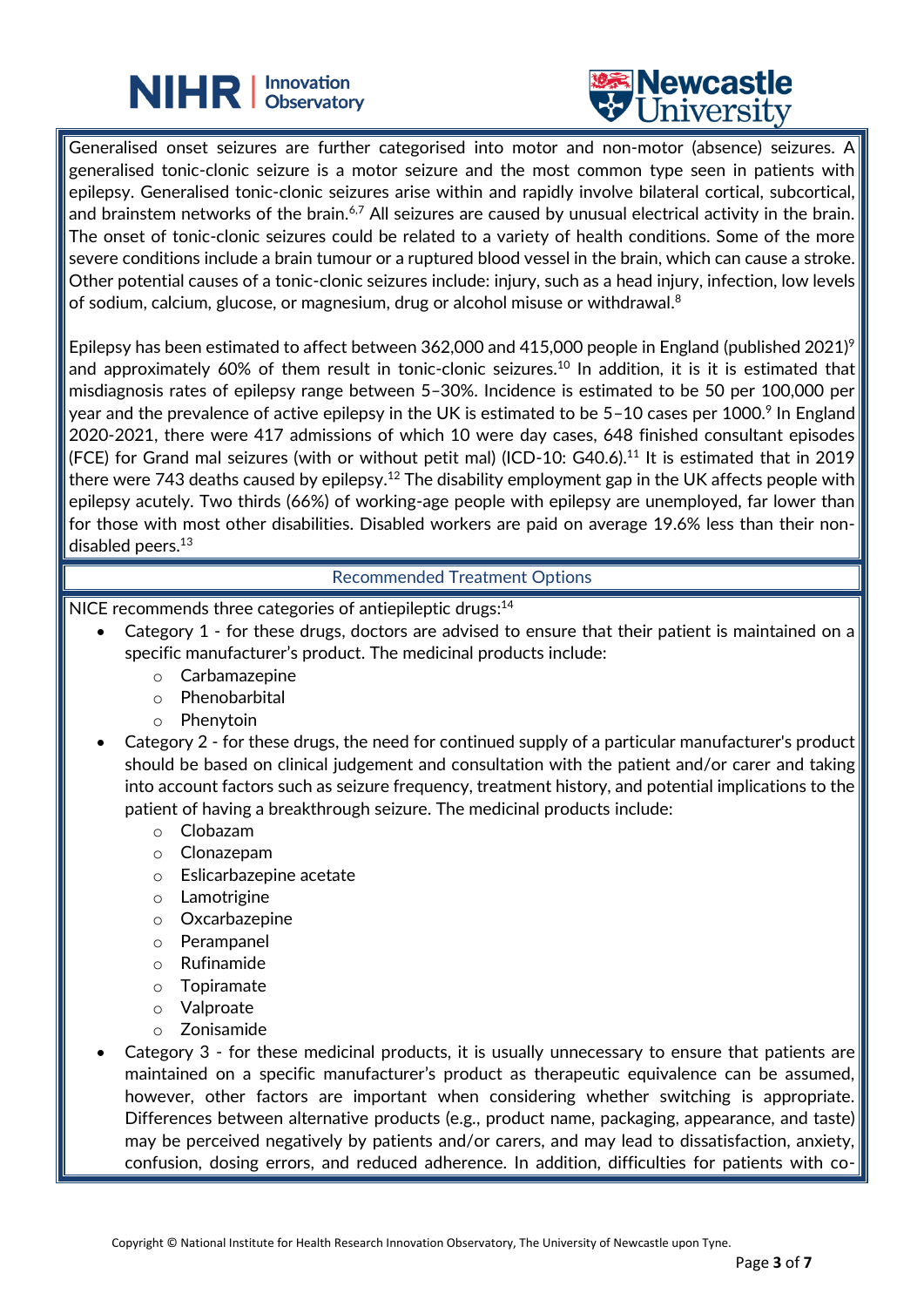



morbid autism, mental health problems, or learning disability should also be considered. These medicinal products include:

֦

- o Brivaracetam
- o Ethosuximide
- o Gabapentin
- o Lacosamide
- o Levetiracetam
- o Pregabalin
- o Tiagabine
- o Vigabatrin

| <b>Clinical Trial Information</b> |                                                                                                                                                                                                                                                                                                                           |  |
|-----------------------------------|---------------------------------------------------------------------------------------------------------------------------------------------------------------------------------------------------------------------------------------------------------------------------------------------------------------------------|--|
| <b>Trial</b>                      | NCT03678753; A Randomized, Double-Blind, Placebo-Controlled, Multicenter<br>Study to Evaluate the Efficacy and Safety of Cenobamate Adjunctive Therapy in<br><b>Subjects With PGTC Seizures</b><br><b>Phase III - Recruiting</b><br>Location(s): five EU countries, USA and Ukraine<br>Primary completion date: June 2023 |  |
| <b>Trial Design</b>               | Randomised, parallel assignment, quadruple-blinded, placebo-controlled                                                                                                                                                                                                                                                    |  |
| Population                        | $N=152$ (estimated); adults ( $\geq 18$ years) who have a clinical diagnosis of PGTC<br>seizures (with or without other subtypes of generalized seizures) in the setting<br>of idiopathic generalised epilepsy                                                                                                            |  |
| Intervention(s)                   | Oral cenobamate administered as 12.5 mg tablet, 25 mg tablet, 50 mg tablet,<br>100 mg tablet, 150 mg tablet and 200 mg tablet                                                                                                                                                                                             |  |
| Comparator(s)                     | Matched placebo                                                                                                                                                                                                                                                                                                           |  |
| Outcome(s)                        | Primary outcome measure: seizure diary [time frame: 28 days]                                                                                                                                                                                                                                                              |  |
| Results (efficacy)                |                                                                                                                                                                                                                                                                                                                           |  |
| Results (safety)                  |                                                                                                                                                                                                                                                                                                                           |  |

| <b>Clinical Trial Information</b> |                                                                                                                                                                                                                                                                                                                                |  |
|-----------------------------------|--------------------------------------------------------------------------------------------------------------------------------------------------------------------------------------------------------------------------------------------------------------------------------------------------------------------------------|--|
| <b>Trial</b>                      | NCT03961568; A Multicenter Open-Label Extension Study to Evaluate the<br>Long-Term Safety of Cenobamate Adjunctive Therapy in Subjects With Primary<br>Generalized Tonic-Clonic Seizures<br><b>Phase III - Enrolling by invitation</b><br>Location(s): five EU countries, USA and Ukraine<br>Primary completion date: May 2023 |  |
| <b>Trial Design</b>               | Single group assignment, open-label                                                                                                                                                                                                                                                                                            |  |
| Population                        | $\blacktriangleright$ N=130 (estimated); adults ( $\geq$ 18 years) who have successfully completed the<br>Double-blind Treatment Period in the Core study.                                                                                                                                                                     |  |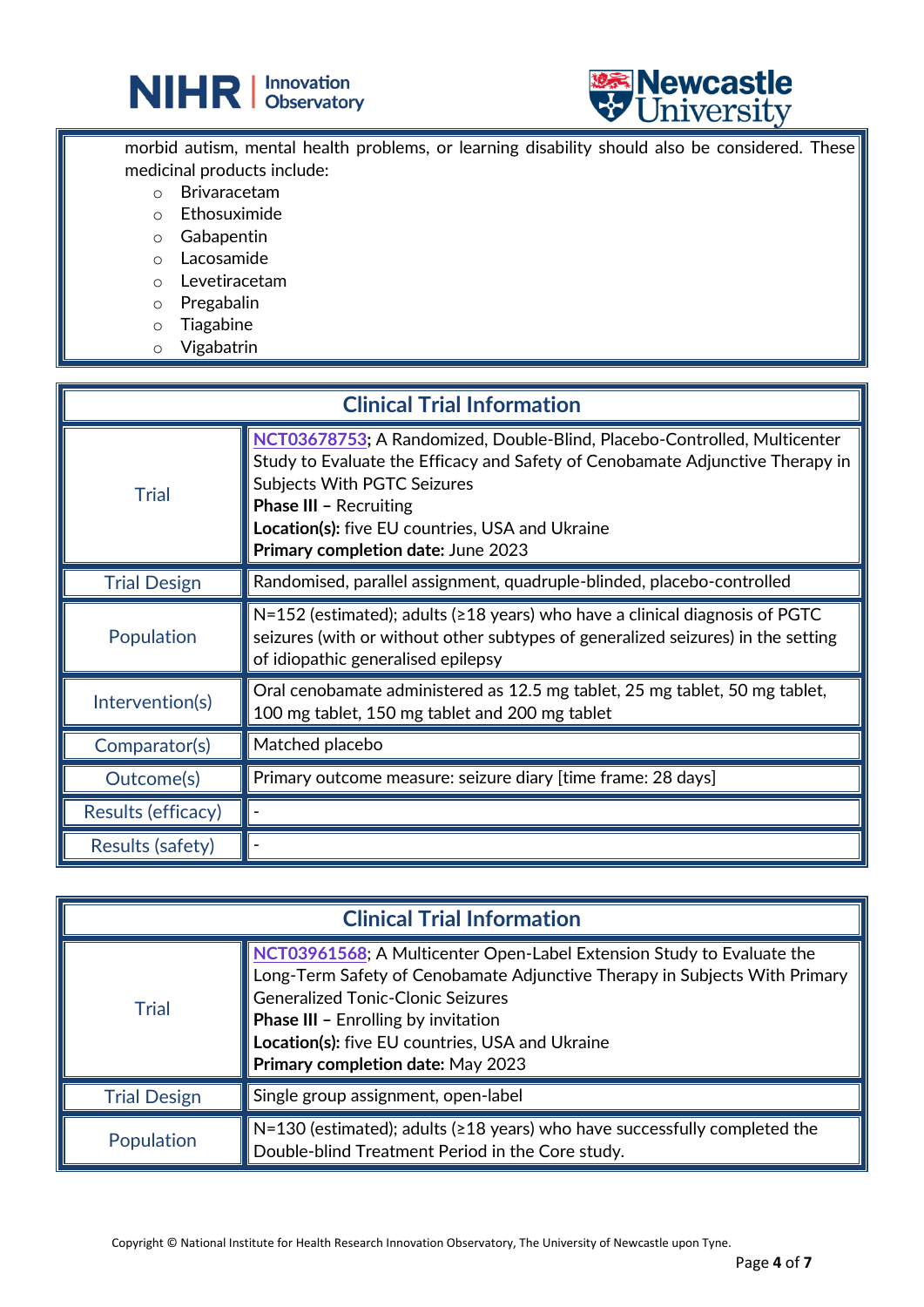



|                    | A CITTACTOTA                                                                                                                                                                                          |
|--------------------|-------------------------------------------------------------------------------------------------------------------------------------------------------------------------------------------------------|
| Intervention(s)    | Oral cenobamate administered as 150 mg or 200mg tablets (only for those who<br>received cenobamate in the Core study)                                                                                 |
| Comparator(s)      | Oral cenobamate administered as 12.5 mg tablet, 25 mg tablet, 50 mg tablet,<br>100 mg tablets, 150 mg tablets and 200 mg tablets (only for those who did not<br>receive Cenobamate in the Core Study) |
| Outcome(s)         | Primary outcome measure: incidence of adverse events and serious adverse<br>events (SAEs) [time frame: 386 +/- 2 days]                                                                                |
| Results (efficacy) |                                                                                                                                                                                                       |
| Results (safety)   |                                                                                                                                                                                                       |

## **Estimated Cost**

Cenobamate is already marketed in the UK as an adjunctive treatment of focal seizures with or without secondary generalisation by Arvelle Therapeutics UK; NHS indicative prices of cenobamate are as follows:<sup>15</sup>

- 50mg tablets
	- o 14 tablets £85.54
	- o 28 tablets £91.00
- 100mg tablets
	- o 14 tablets £87.36
	- o 28 tablets £136.50
- 150mg tablets
	- $\circ$  14 tablets £89.18
	- o 28 tablets £182.00
- 200mg tablets
	- o 14 tablets £91.00
	- o 28 tablets £182.00

## **Relevant Guidance**

### NICE Guidance

- NICE clinical guideline. Epilepsies: diagnosis and management (CG137). January 2012 (updated: May 2021).
- NICE clinical guideline in development. Epilepsies in adults: diagnosis and management (GID-NG10110). Expected publication: TBC.
- NICE quality standard. Epilepsy in adults (QS26). February 2013.

### NHS England (Policy/Commissioning) Guidance

- NHS England. 2013/14 NHS Standard Contract for Neurosciences: Specialised Neurology (Adult). D04/S/a.
- NHS England. Clinical Commissioning Policy: Deep Brain Stimulation for Refractory Epilepsy (all ages). 170036P. March 2018.
- NHS England. Clinical Commissioning Policy: Vagal Nerve Stimulation for Epilepsy. NHSCB/D04/P/d. April 2013.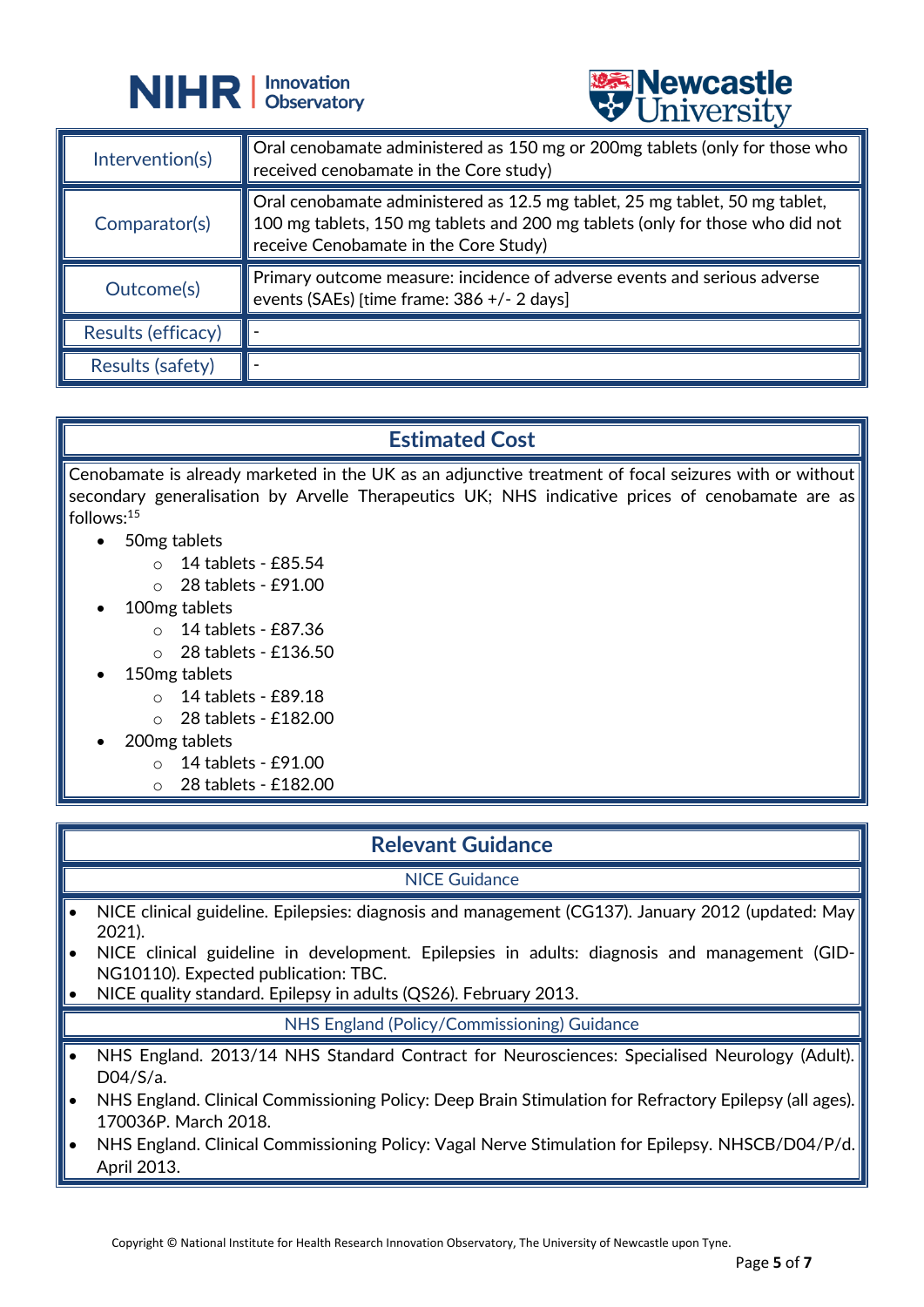



#### Other Guidance

֦

- Scottish Intercollegiate Guidelines Network (SIGN). Diagnosis and management of epilepsy in adults (SIGN 143). May 2015 (revised: 2018).<sup>16</sup>
- American Epilepsy Society Guideline. Evidence-Based Guideline: Treatment of Convulsive Status Epilepticus in Children and Adults: Report of the Guideline Committee of the American Epilepsy Society. 2016.<sup>17</sup>
- American Academy of Neurology and the American Epilepsy Society. Evidence-based guideline: Management of an unprovoked first seizure in adults: Report of the Guideline Development Subcommittee of the American Academy of Neurology and the American Epilepsy Society. 2015. $^{18}$
- American Academy of Neurology. Evidence-based guideline update: vagus nerve stimulation for the treatment of epilepsy: report of the Guideline Development Subcommittee of the American Academy of Neurology. 2013.<sup>19</sup>

## **Additional Information**

Arvelle Therapeutics did not enter information about this technology onto the UK PharmaScan database; the primary source of information for UK horizon scanning organisations on new medicines in development. As a result, the NIHR Innovation Observatory has had to obtain data from other sources. UK PharmaScan is an essential tool to support effective NHS forward planning; allowing more effective decision making and faster uptake of innovative new medicines for patients who could benefit. We urge pharmaceutical companies to use UK PharmaScan so that we can be assured of up-to-date, accurate and comprehensive information on new medicines.

## **References**

- 1 ClinicalTrials.gov. *Randomized, Double-Blind Study to Evaluate Efficacy and Safety of Cenobamate Adjunctive Therapy in PGTC Seizures.* 2018. Available from: <https://clinicaltrials.gov/ct2/show/NCT03678753> [Accessed 12 April 2022].
- 2 Electronic Medicines Compendium (EMC). *Ontozry 200 mg film-coated tablets.* 2021. Available from[: https://www.medicines.org.uk/emc/product/13012/smpc#gref](https://www.medicines.org.uk/emc/product/13012/smpc#gref) [Accessed 12 April 2022].
- 3 ClinicalTrials.gov. *Cenobamate Open-Label Extension Study for YKP3089C025.* 2019. Available from:<https://clinicaltrials.gov/ct2/show/NCT03961568> [Accessed 12 April 2022].
- 4 Specchio N, Pietrafusa N, Vigevano F. Is Cenobamate the Breakthrough We Have Been Wishing for? *International journal of molecular sciences*. 2021;22(17):9339. Available from: [https://doi.org/10.3390/ijms22179339.](https://doi.org/10.3390/ijms22179339)
- 5 ClinicalTrials.gov. *Cenobamate | Recruiting, Not yet recruiting, Active, not recruiting, Completed, Enrolling by invitation, Unknown status Studies | Phase 2, 3.* Available from: [https://clinicaltrials.gov/ct2/results?cond=&term=Cenobamate&type=&rslt=&recrs=b&recrs](https://clinicaltrials.gov/ct2/results?cond=&term=Cenobamate&type=&rslt=&recrs=b&recrs=a&recrs=f&recrs=d&recrs=e&recrs=m&age_v=&gndr=&intr=&titles=&outc=&spons=&lead=&id=&cntry=&state=&city=&dist=&locn=&phase=1&phase=2&rsub=&strd_s=&strd_e=&prcd_s=&prcd_e=&sfpd_s=&sfpd_e=&rfpd_s=&rfpd_e=&lupd_s=&lupd_e=&sort) [=a&recrs=f&recrs=d&recrs=e&recrs=m&age\\_v=&gndr=&intr=&titles=&outc=&spons=&lead=](https://clinicaltrials.gov/ct2/results?cond=&term=Cenobamate&type=&rslt=&recrs=b&recrs=a&recrs=f&recrs=d&recrs=e&recrs=m&age_v=&gndr=&intr=&titles=&outc=&spons=&lead=&id=&cntry=&state=&city=&dist=&locn=&phase=1&phase=2&rsub=&strd_s=&strd_e=&prcd_s=&prcd_e=&sfpd_s=&sfpd_e=&rfpd_s=&rfpd_e=&lupd_s=&lupd_e=&sort) [&id=&cntry=&state=&city=&dist=&locn=&phase=1&phase=2&rsub=&strd\\_s=&strd\\_e=&prcd](https://clinicaltrials.gov/ct2/results?cond=&term=Cenobamate&type=&rslt=&recrs=b&recrs=a&recrs=f&recrs=d&recrs=e&recrs=m&age_v=&gndr=&intr=&titles=&outc=&spons=&lead=&id=&cntry=&state=&city=&dist=&locn=&phase=1&phase=2&rsub=&strd_s=&strd_e=&prcd_s=&prcd_e=&sfpd_s=&sfpd_e=&rfpd_s=&rfpd_e=&lupd_s=&lupd_e=&sort) [\\_s=&prcd\\_e=&sfpd\\_s=&sfpd\\_e=&rfpd\\_s=&rfpd\\_e=&lupd\\_s=&lupd\\_e=&sort=](https://clinicaltrials.gov/ct2/results?cond=&term=Cenobamate&type=&rslt=&recrs=b&recrs=a&recrs=f&recrs=d&recrs=e&recrs=m&age_v=&gndr=&intr=&titles=&outc=&spons=&lead=&id=&cntry=&state=&city=&dist=&locn=&phase=1&phase=2&rsub=&strd_s=&strd_e=&prcd_s=&prcd_e=&sfpd_s=&sfpd_e=&rfpd_s=&rfpd_e=&lupd_s=&lupd_e=&sort) [Accessed 12 April 2022].
- 6 Kodankandath TV, Theodore D, Samanta D. Generalized Tonic-Clonic Seizure. 2020. Available from: [https://www.ncbi.nlm.nih.gov/books/NBK554496/.](https://www.ncbi.nlm.nih.gov/books/NBK554496/)